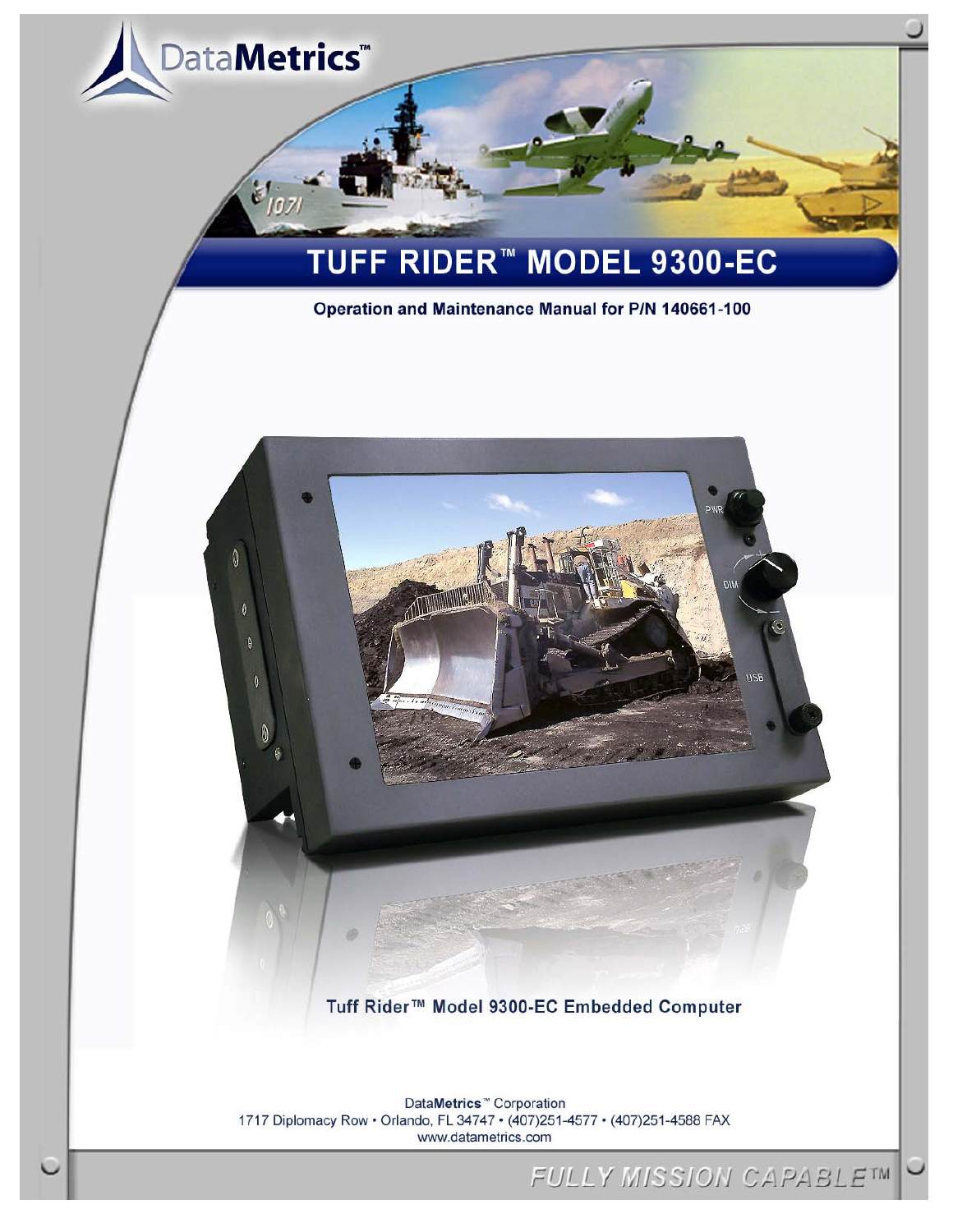

## **Introduction**

Thank you for purchasing the Model 9300-EC Tuff Rider™.

This product is a small size (17cm x 23cm x 10cm) embedded workstation. This document describes how to operate this product.

Please review the information outlined in this manual before using the Model 9300-EC Tuff Rider™.

November 2004

#### **Trademarks:**

PS/2 is registered trademarks of IBM Corporation in the USA.

Intel, Pentium and Celeron are registered trademarks of Intel Corporation.

Microsoft and Windows are registered trademarks of Microsoft Corporation in the USA and other countries.

Linux is a trademark or registered trademark of Linus Torvalds in the United States and other countries.

Red Hat and all Red Hat-based trademarks and logos are trademarks or registered trademarks of Red Hat, Inc. in the United States and other countries.

Other company names and product names mentioned in this document are the registered trademarks or trademarks of their respective owners. ™ marks and ® marks may be omitted in this document.

#### **All Rights Reserved, Copyright© DataMetrics Corporation 2005.**

#### **Data Rights Provisions**

THE INFORMATION CONTAINED IN THIS MANUAL IS SUPPLIED WITH LIMITED RIGHTS ONLY. DATA SHALL NOT, WITHOUT THE WRITTEN PERMISSION OF THE CONTRACTOR, BE EITHER (A) USED, RELEASED, OR DISCLOSED IN WHOLE OR IN PART OUTSIDE THE GOVERNMENT, (B) USED IN WHOLE OR IN PART BY THE GOVERNMENT FOR MANUFACTURE OR, IN THE CASE OF COMPUTER SOFTWARE DOCUMENTATION, FOR PREPARING THE SAME OR SIMILAR COMPUTER SOFTWARE, OR (C) USED BY A PARTY OTHER THAN THE GOVERNMENT, EXCEPT FOR: (1) EMERGENCY REPAIR OR OVERHAUL WORK ONLY, BY OR FOR THE GOVERNMENT, WHERE THE ITEM OR PROCESS CONCERNED IS NOT OTHERWISE REASONABLY AVAILABLE TO ENABLE TIMELY PERFORMANCE OF THE WORK, PROVIDED THAT THE RELEASE OR DISCLOSURE HEREOF OUTSIDE THE GOVERNMENT SHALL BE MADE SUBJECT TO A PROHIBITION AGAINST FURTHER USE, RELEASE OR DISCLOSURE; OR (2) RELEASE TO A FOREIGN GOVERNMENT, AS THE INTEREST OF THE UNITED STATES MAY REQUIRE, ONLY FOR INFORMATION OR EVALUATION WITHIN SUCH GOVERNMENT OR THE CONDITIONS OF (1) ABOVE. THIS STATEMENT SHALL BE INCLUDED ON ANY REPRODUCTION HEREOF.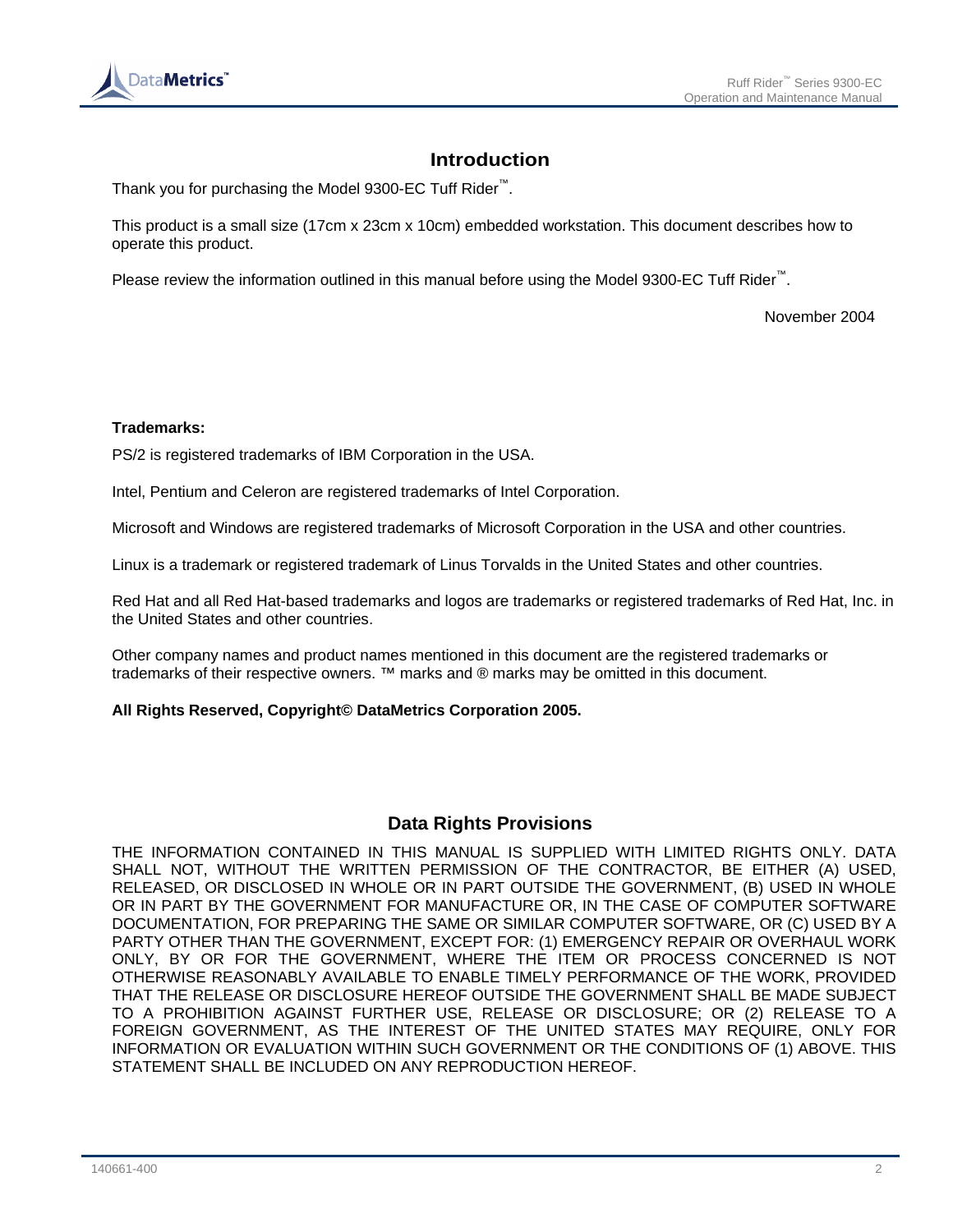

# **RECORD OF CHANGES**

| <b>DATE</b> | <b>REVISION</b> | <b>DESCRIPTION OF CHANGE</b> |
|-------------|-----------------|------------------------------|
| 050217      |                 | INITIAL RELEASE              |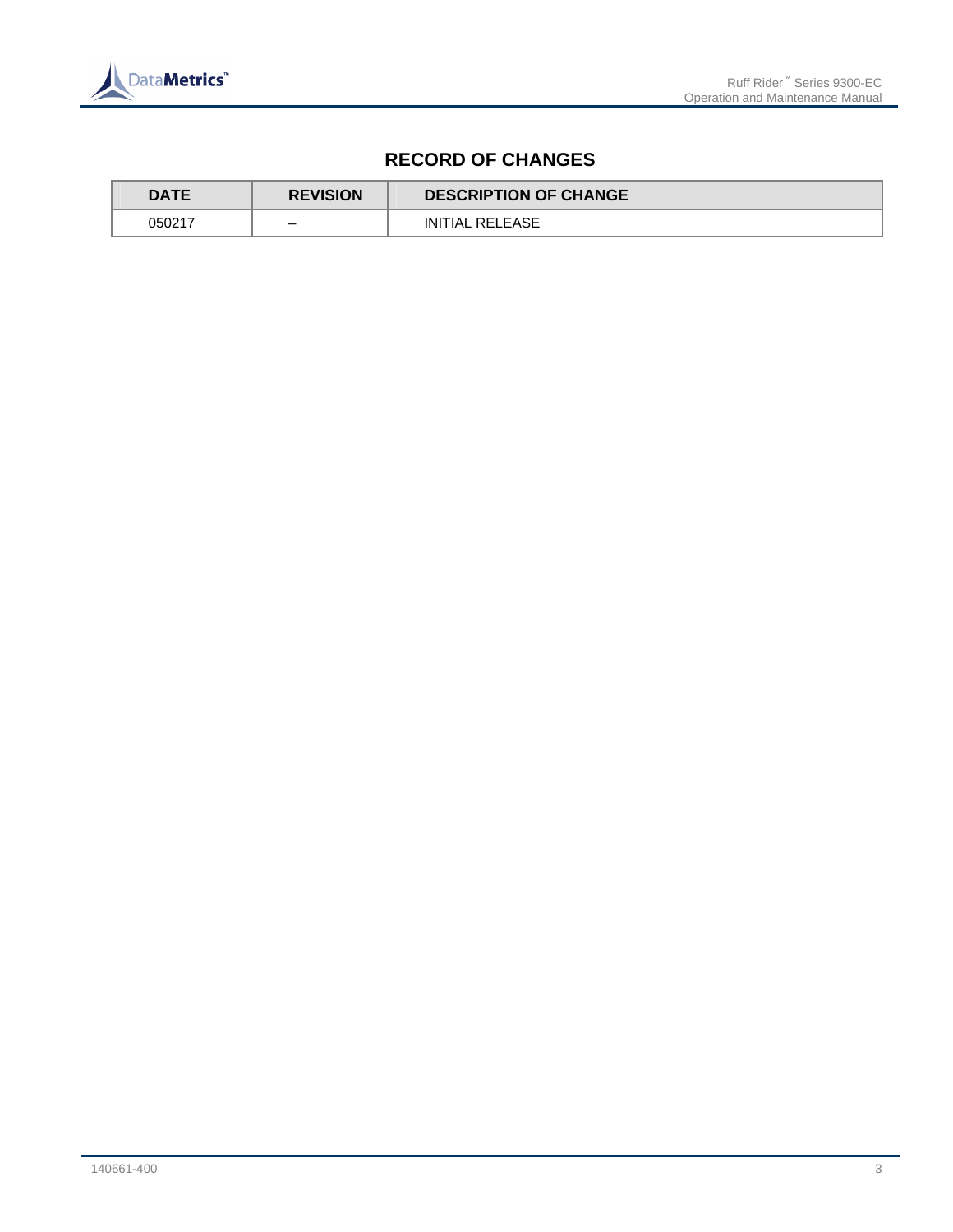

# **TABLE OF CONTENTS**

# **TABLE OF FIGURES**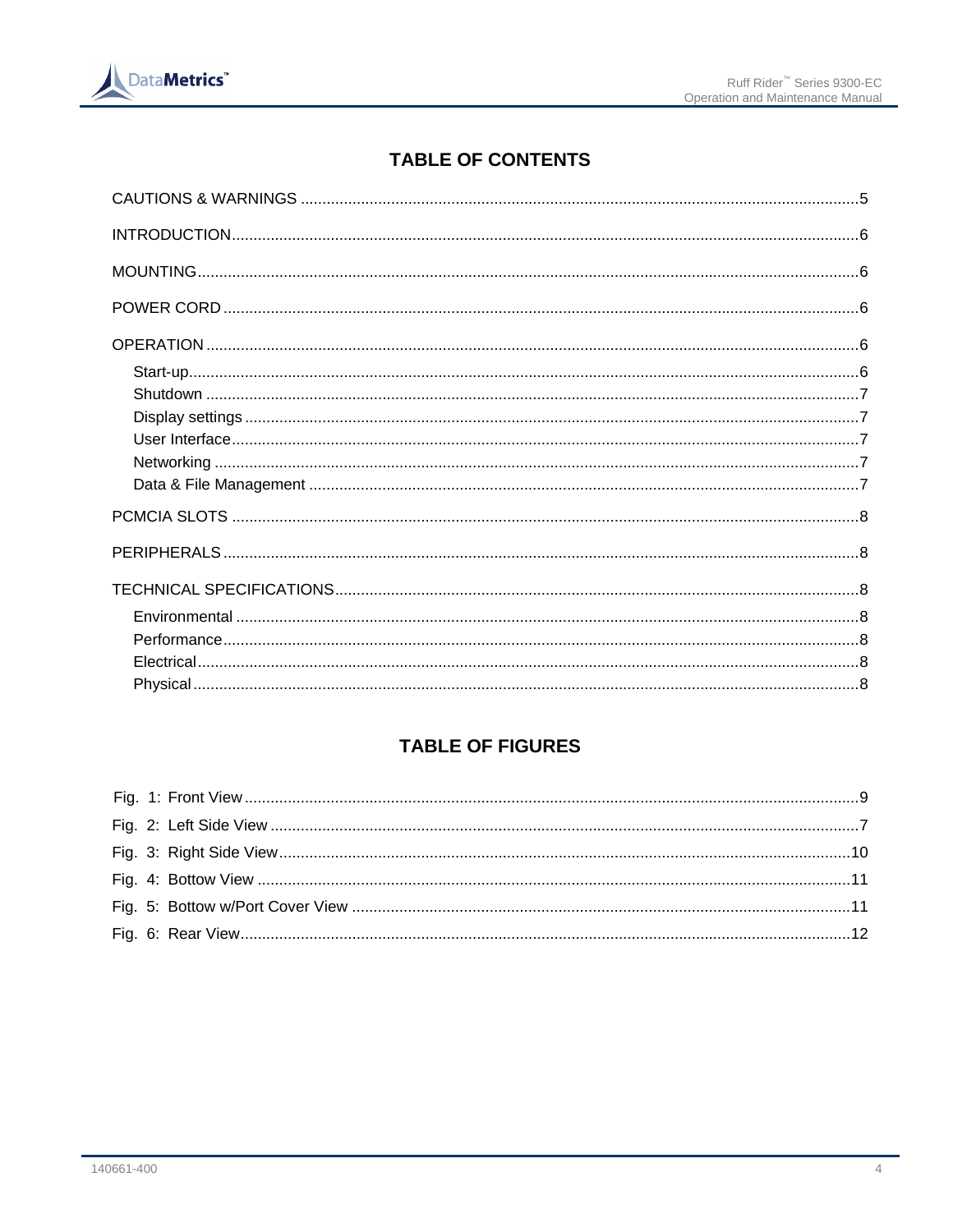

# **CAUTIONS & WARNINGS**





# **CAUTION!**

## **SHOCK HAZARD**

**Pin 9 on COM1 may be a fused supply of the input power to the unit. Power cord should be disconnected prior to handling unit.**





### **WARNING!**

**Improper powering down of unit may cause adverse affects to operating system (OS).**





## **WARNING!**

**Pin 9 on COM1 may be a fused supply of the input power to the unit. Extreme care must be taken to insure any device connected to COM1 will not be damaged.**





# **WARNING!**

When mounting the Tuff Rider™, ensure airflow to the rear of the unit is not obstructed.

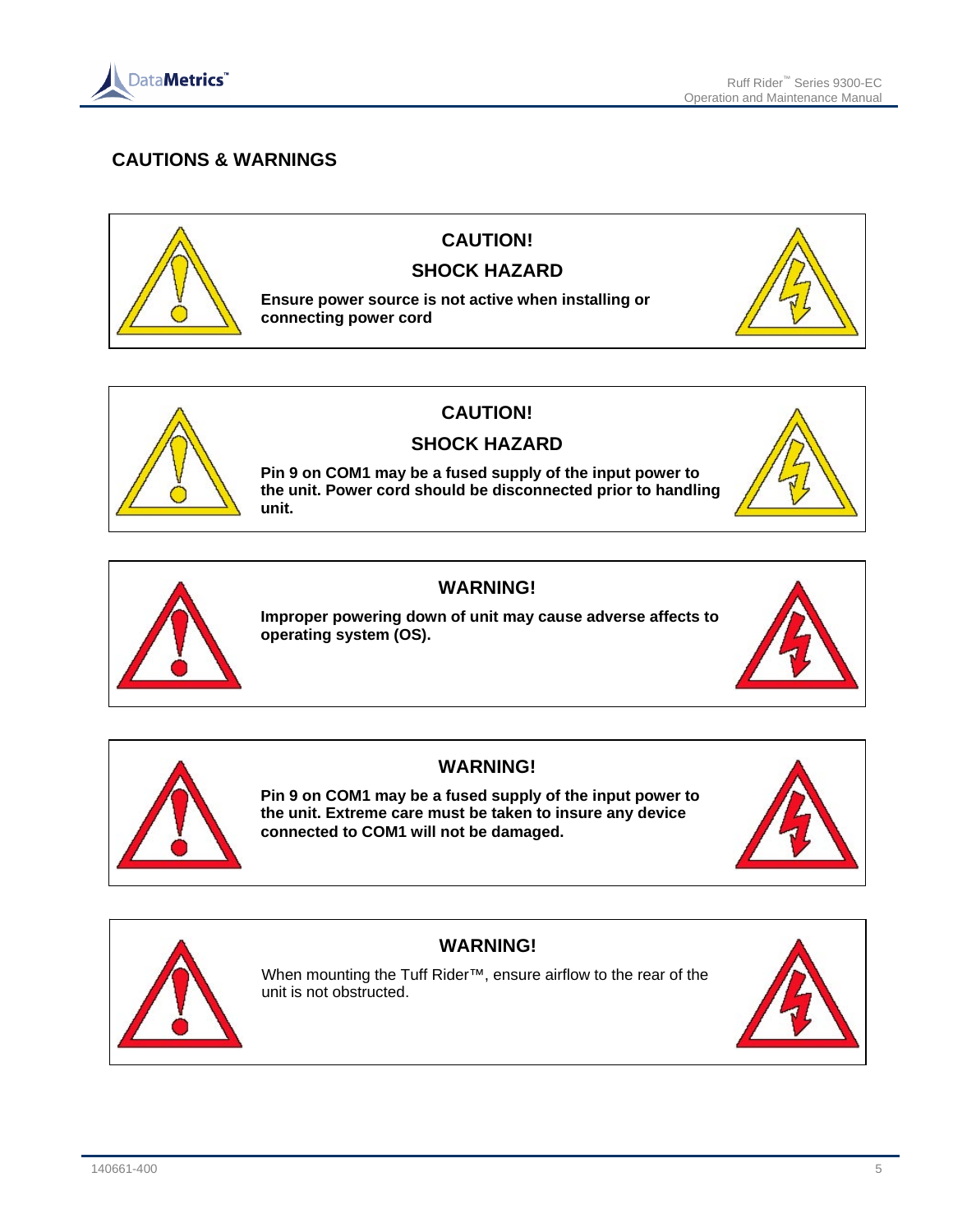

# **INTRODUCTION**

The *Tuff Rider(tm) Series* Model 9300-EC (Embedded Computer) is a rugged and reliable computer/display combination that is ideally suited for public safety vehicles, law enforcement vehicles, construction equipment, utility vehicles, mobile medical vehicles, delivery/courier vehicles, automobiles, vans, trucks, airplanes, helicopters, trains, and military ground vehicles, vessels and aircraft. Equipped with an optional NFI (Near Field Imaging) touch screen interface and powered by a SBC with the Intel Pentium<sup>®</sup> M processor with Intel Speedstep<sup>®</sup> technology makes the Model 9300-EC ideal for mobile applications. However the Model 9300-EC is also equipped with all of the interfaces you would find on a normal desktop computer making it even more versatile.

## **MOUNTING**

The Tuff Rider™ Series Model 9300-EC is designed to be mounted in a wide variety of applications using the provided mounting holes or via a user made adapter bracket. There are a total of eight mounting holes available, with two on both the left and right sides (Fig. 2, 3), and four on the rear (Fig. 6). The mounting holes use an 8-32 screw and have a depth of 5/16". The mounting holes use helicoil inserts that can be replaced. When mounting the Tuff Rider™ it is *important* that the air flow to the heat sink on the rear of the unit is not obstructed. Obstructing the airflow to the heat sink may cause the Tuff Rider™ to over heat and operate at diminished capacity or shutdown. In some installations the user defined I/O and power connections may need to be made prior to mounting due to limited access to the bottom of the unit.

## **POWER CORD**

The Tuff Rider™ is supplied with a four-foot long power cord. One end the cord has a mating connector that will be either straight or 90-degree depending on the user's preference. The other end has a white and black wire pigtail to connect to an 11-30Vdc power source. Ensure the power source is off prior to installing or connecting the power cord to unit. Regardless of which mating connector use used, the pigtail wires and connector are connected in the following manner.

- 1. Connect white wire of the power cable to the positive side of the power source
- 2. Connect black wire of the power cable to the negative (return) side of the power source
- 3. Connect mating connector to J1 on bottom of unit (Fig. 5)

The 90-degree mating connector is aligned to bring the power cord out on the left side of the unit. However, it is possible the change the alignment by loosening the connector's backshell, moving the cord to the required position, and tightening the backshell.

## **OPERATION**

#### **Start-up**

The Tuff Rider™ is designed for a "one touch" start-up.

- 1. With 11-30Vdc supplied briefly press and release the "PWR" button on front of unit (Fig. 1).
- 2. After approximately five seconds the display and power indicator will turn on and the OS will start (Fig. 1).

After OS has finished loading, user defined software can be installed and/or started.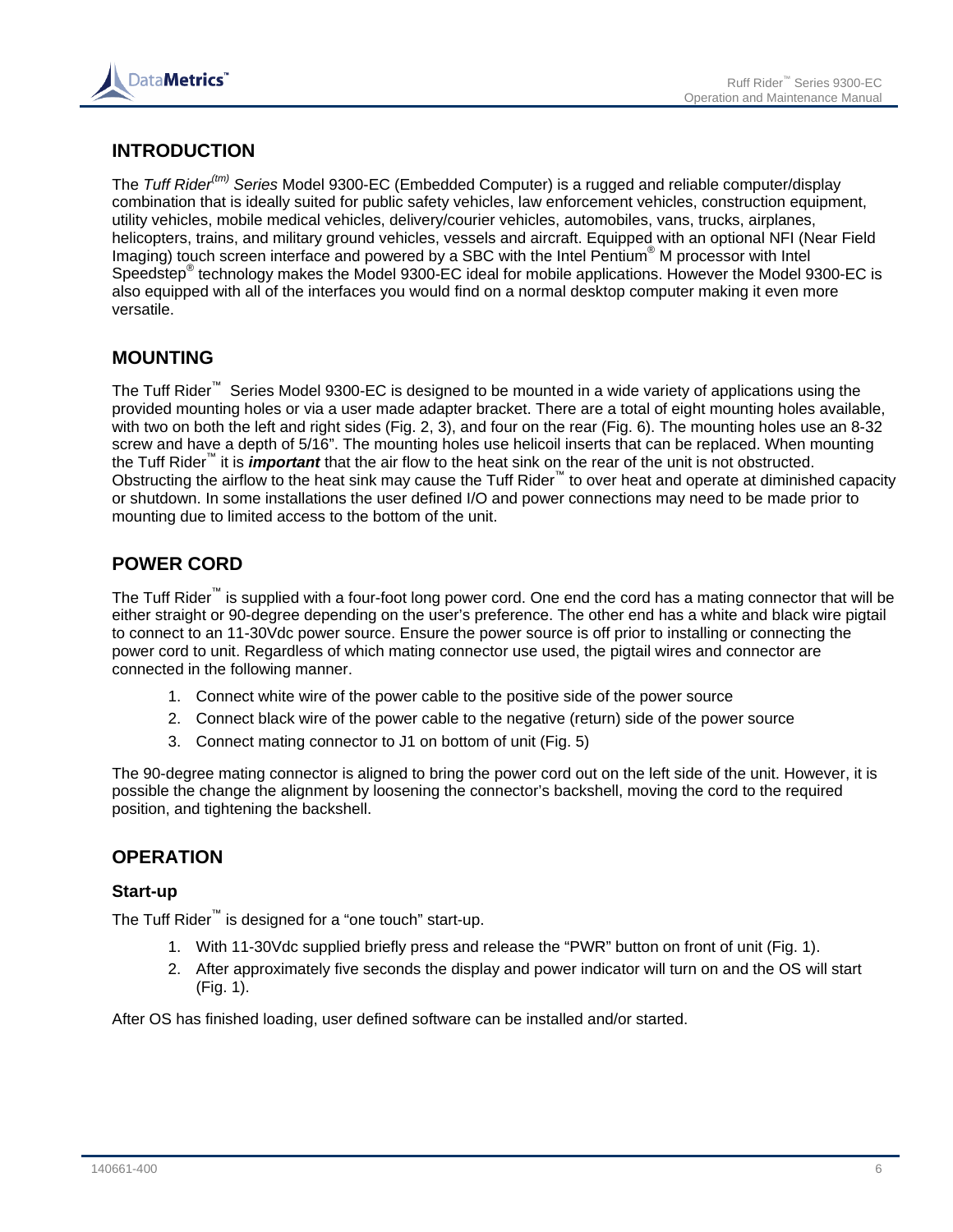

### **Shutdown**

The Tuff Rider™ with Windows XP Pro can only be safely powered down using Window's shut down function. There are two ways to accomplish a proper shut down:

- 1. On the task bar, touch the "Start" button
- 2. In the pop-up menu, touch the "Shut Down" option
- 3. When the shut down window opens, touch the "Shut Down" option

Or

- 1. Briefly press and release the "PWR" button on front of unit (Fig. 1).
- 2. When the shut down window opens, touch the "Shut Down" option

If the OS or user's software is not responding to user input it is possible to power off the unit by pressing and holding the "PWR" button for approximately 5 seconds until the display and power indicator are off. It is imperative that the Tuff Rider™ is only powered down in the proper manner. Improper shut down or loss of power may cause the OS to function improperly. When the Tuff Rider™ is mounted in a vehicle the unit should only be operating while the vehicle is running. Power fluctuations due to vehicle motor start-up and shut down may cause a loss of power to the unit.

### **Display settings**

The display brightness is fully adjustable from full bright to off via the "DIM" knob on the front of the unit (Fig. 1). Other display settings such as resolution and colors can be changed via the OS. See the OS manual for detailed instructions. The Tuff Rider™ also supports the use of an external monitor via J16 on the bottom of the unit (Fig. 4). The Tuff Rider™ can be configured to show the same image on both displays or it can be used as a dual display system.

#### **User Interface**

The NFI touch screen is the primary user interface and is active at all times. It is possible to adjust the NFI touch screen's interface settings and sensitivity as needed for the application. See manufacture's user manual for detailed instructions on setup and calibration. There are also USB ports as well as a PS/2 port for connecting optional input devices. The PS/2 port (Fig. 4) supports either a keyboard or mouse, or both if a "Y" adapter is used. The unit will need to be restarted for OS to recognize the input device(s) on the PS/2 port.

#### **Networking**

The primary network connection is via the J12 ethernet connection on the bottom of the unit (Fig. 4) The Tuff Rider<sup>™</sup> can also use an option internal Cisco wireless LAN card as its primary network connection. This internal WLAN card is connected to an external antenna via J4 on the bottom of the unit (Fig. 5).

#### **Data & File Management**

The wireless ethernet connection is the primary means by which to transfer files and data to and from the Tuff Rider™. The use of a wired network connection, USB flash drives and external USB storage devices such as an external CD-ROM and hard drives are also supported. The USB ports (Fig. 1 & 4) support most "plug and play" mass storage devices. However, not all plug and play devices may be recognized and drivers may need to be installed prior to use. The number of user programs and amount of data storage is determined by the size of the hard drive selected when the unit was purchased. The Tuff Rider<sup>™</sup> uses a compact flash card as its primary hard drive. Removing the cover plate in the left side of the unit (Fig. 2) allows access the compact flash card. However, it is not recommended for the user to remove the compact flash card.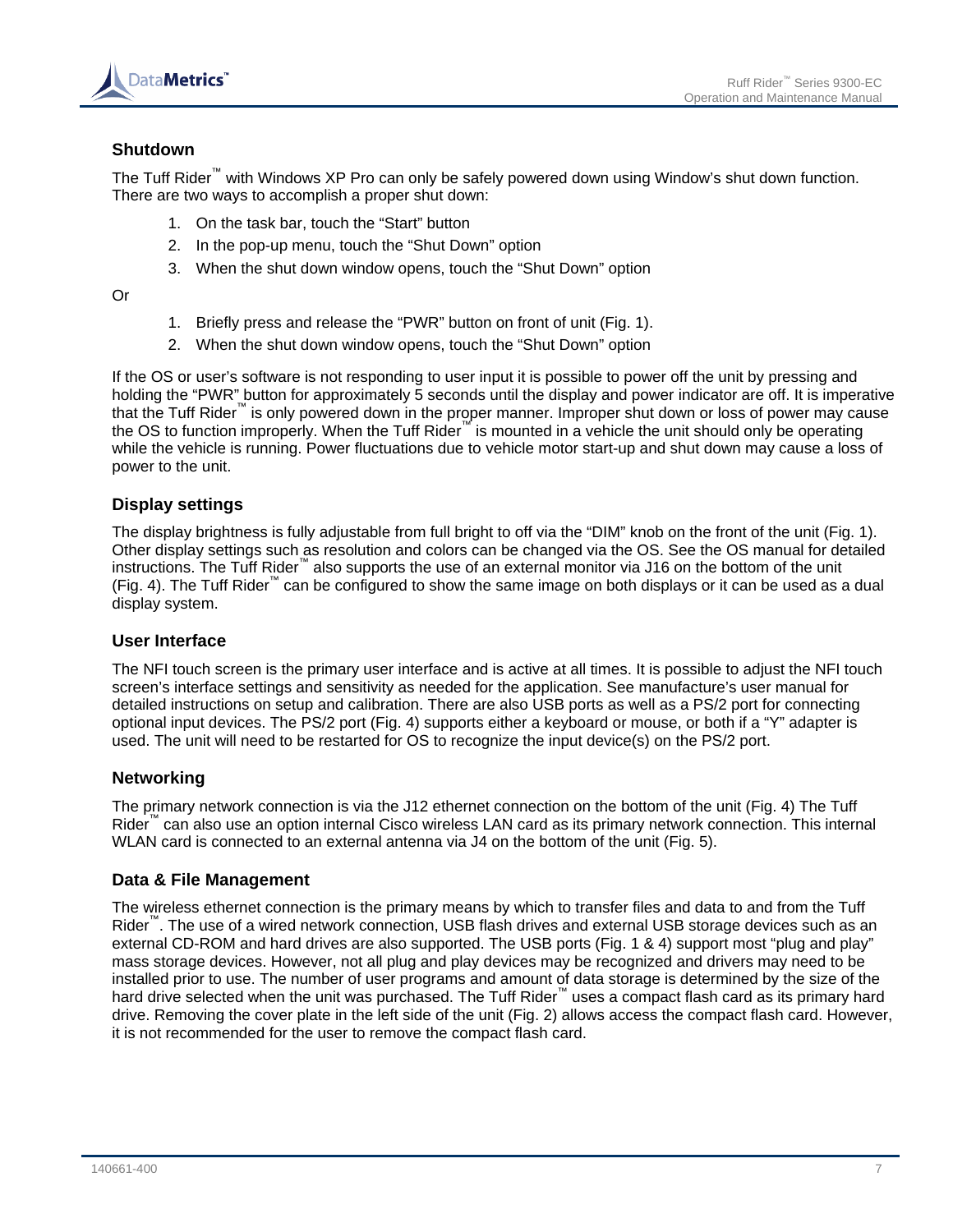

# **PCMCIA SLOTS**

The Tuff Rider™ supports the use of two PCMCIA Type II or one PCMCIA Type III cards. The PCMCIA slots are accessible by removing the cover on the right side of the unit (Fig. 3). If the option Cisco WLAN option is installed only one additional PCMCIA Type II card can be installed.

## **PERIPHERALS**

The Tuff Rider™ is designed to connect to most peripheral devices. There are many I/O ports on the bottom of the unit (Fig. 4 & 5) as well as a UBS 2.0 port on the front (Fig. 1). The J2 COM1 port has the option of having a fused input power source on pin 9. The power option on pin 9 can be used to operate the connected device without the need for a second power cord. By default this option is disabled unless requested by the user when ordering. Caution must be used when connecting to J2 COM1 ensure that the power input from pin 9 will not cause any damage to the device.

## **TECHNICAL SPECIFICATIONS**

### **Environmental**

| Temperature Operating: 0°C to 50°C (32°F to 122°F) Storage:-40°C to 65°C (-40°F to 149°F) |  |  |
|-------------------------------------------------------------------------------------------|--|--|
|                                                                                           |  |  |
| Non-operating: 20g, 6-9ms, per MIL-STD-810E                                               |  |  |
| Bench Handling: 3g non-operating                                                          |  |  |
|                                                                                           |  |  |
|                                                                                           |  |  |
| Non-operating: 5-90% @ 40°C (non-condensing)                                              |  |  |
|                                                                                           |  |  |
| Non-operating: -300 to 40,000 ft.                                                         |  |  |
|                                                                                           |  |  |

### **Performance**

| Operating System Microsoft Windows XP Pro        |                                                                                                                                                                 |
|--------------------------------------------------|-----------------------------------------------------------------------------------------------------------------------------------------------------------------|
|                                                  |                                                                                                                                                                 |
|                                                  |                                                                                                                                                                 |
|                                                  | PCMCIA SlotsTwo onboard (one used if Wireless LAN is selected as an option)                                                                                     |
| Wireless LAN (optional) Cisco Aeronet 350 PCMCIA |                                                                                                                                                                 |
|                                                  |                                                                                                                                                                 |
|                                                  | (Optional Sunlight Readable Display and NFI touch screen)                                                                                                       |
|                                                  | Primary InterfacesSerial: Com1/Com2 RS-232, USB: 2 Dual Type A USB 2.0, NFI Touch Screen                                                                        |
|                                                  | (Optional: Wireless LAN: Cisco Aeronet 350 PCMCIA, Antenna: RP-TNC Coax)                                                                                        |
|                                                  | Secondary Interfaces Keyboard/Mouse: Mini DIN 6, Firewire: 2 IEE1394, Network: RJ-45 10/100 Enet,<br>Mic, Line In and Line Out: Jack, Video Out: VGA Hi-density |

### **Electrical**

| Power Dissipation 30W Nominal, 5W Standby, 40W Max |
|----------------------------------------------------|

### **Physical**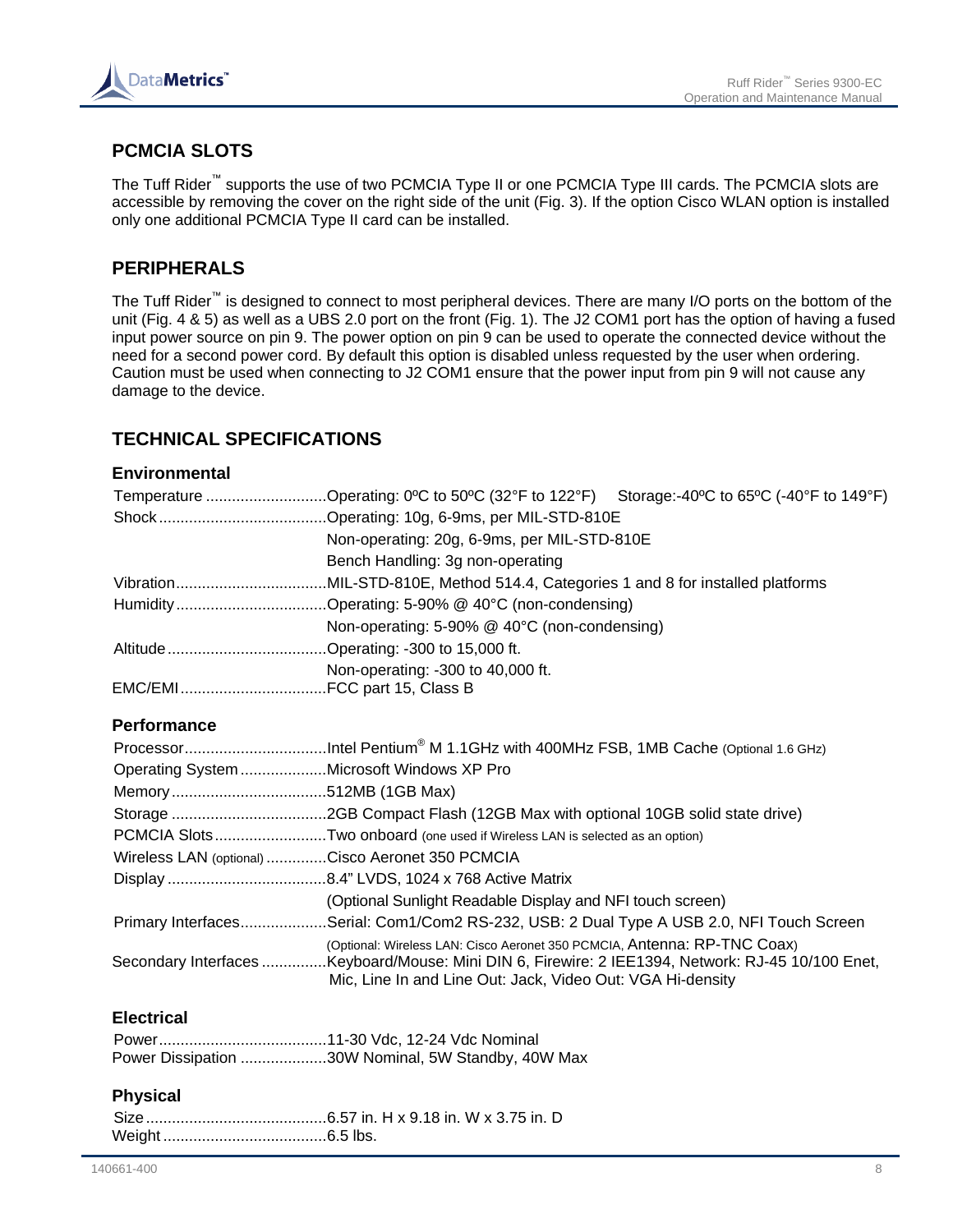



**Fig. 1**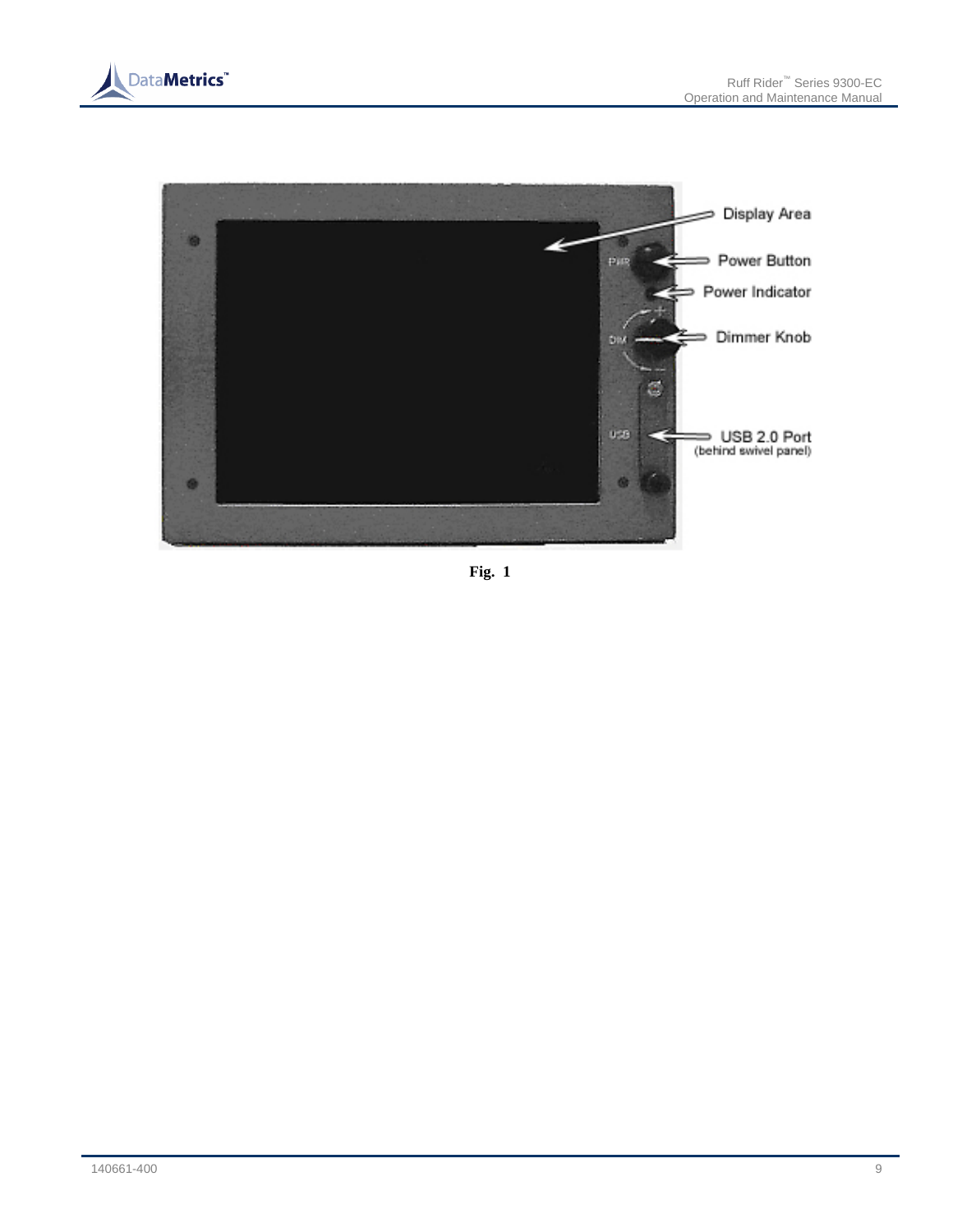



**Fig. 2 Fig. 3**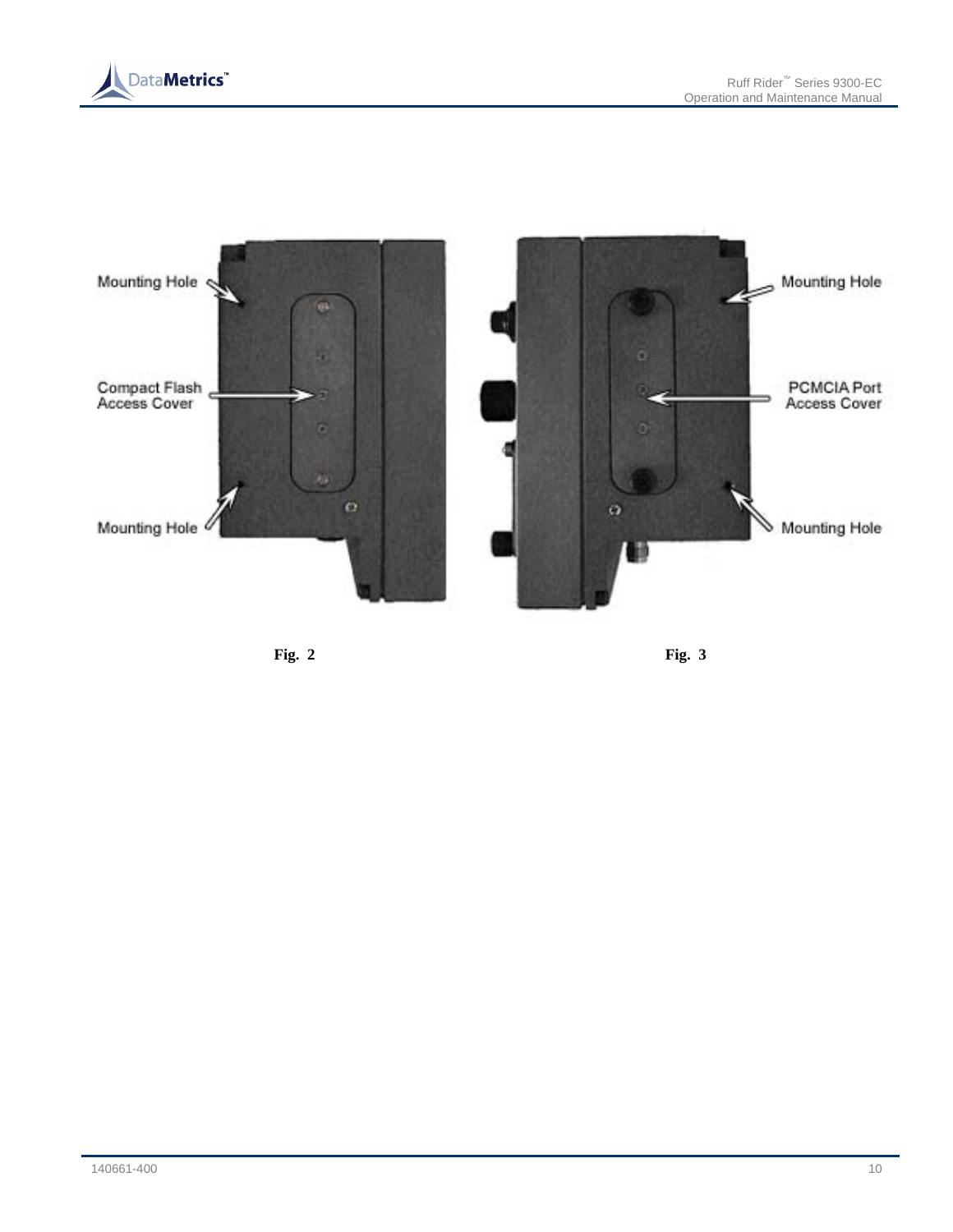





**Fig. 4** 

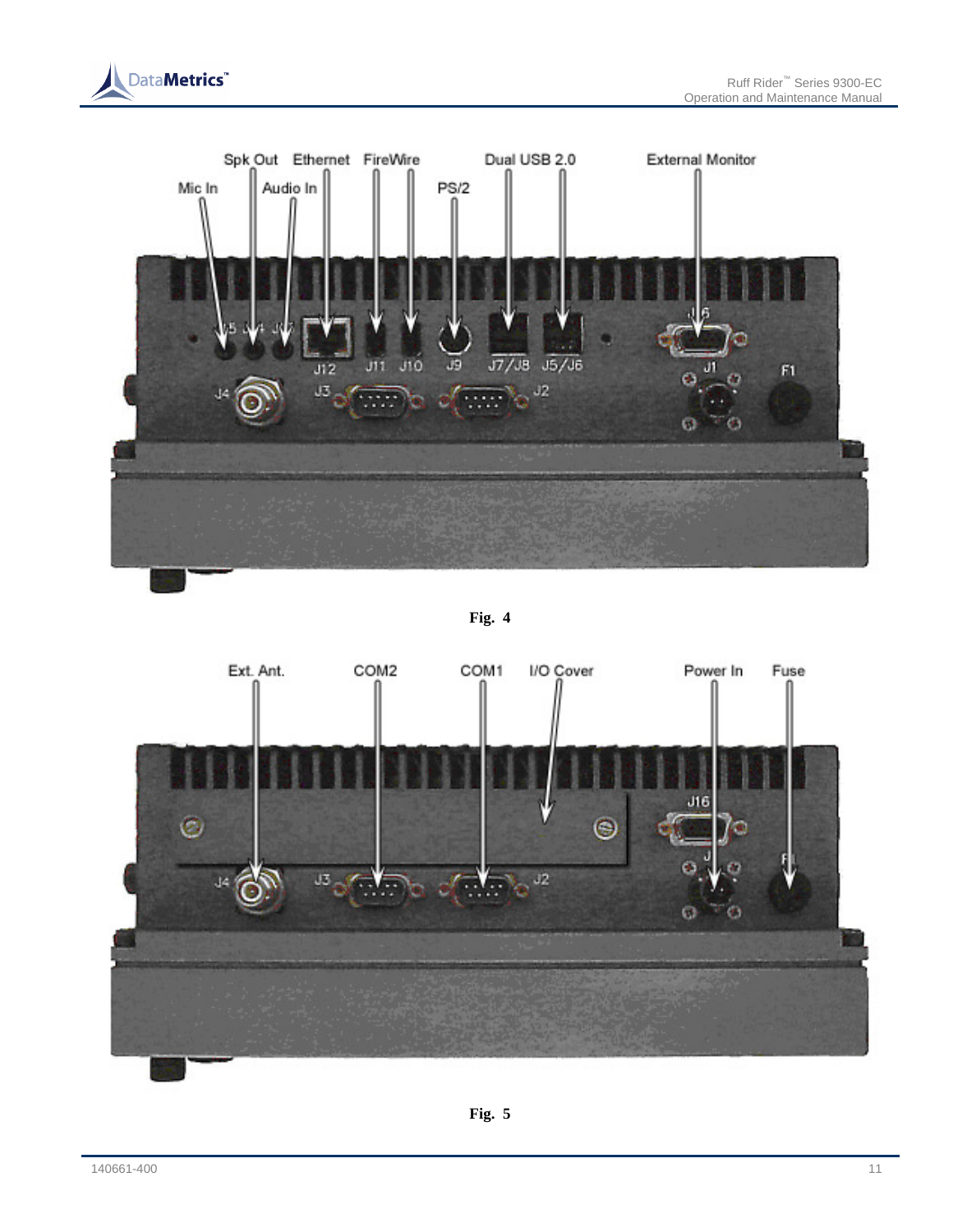



Mounting Hole

Mounting Hole

Fig. 6